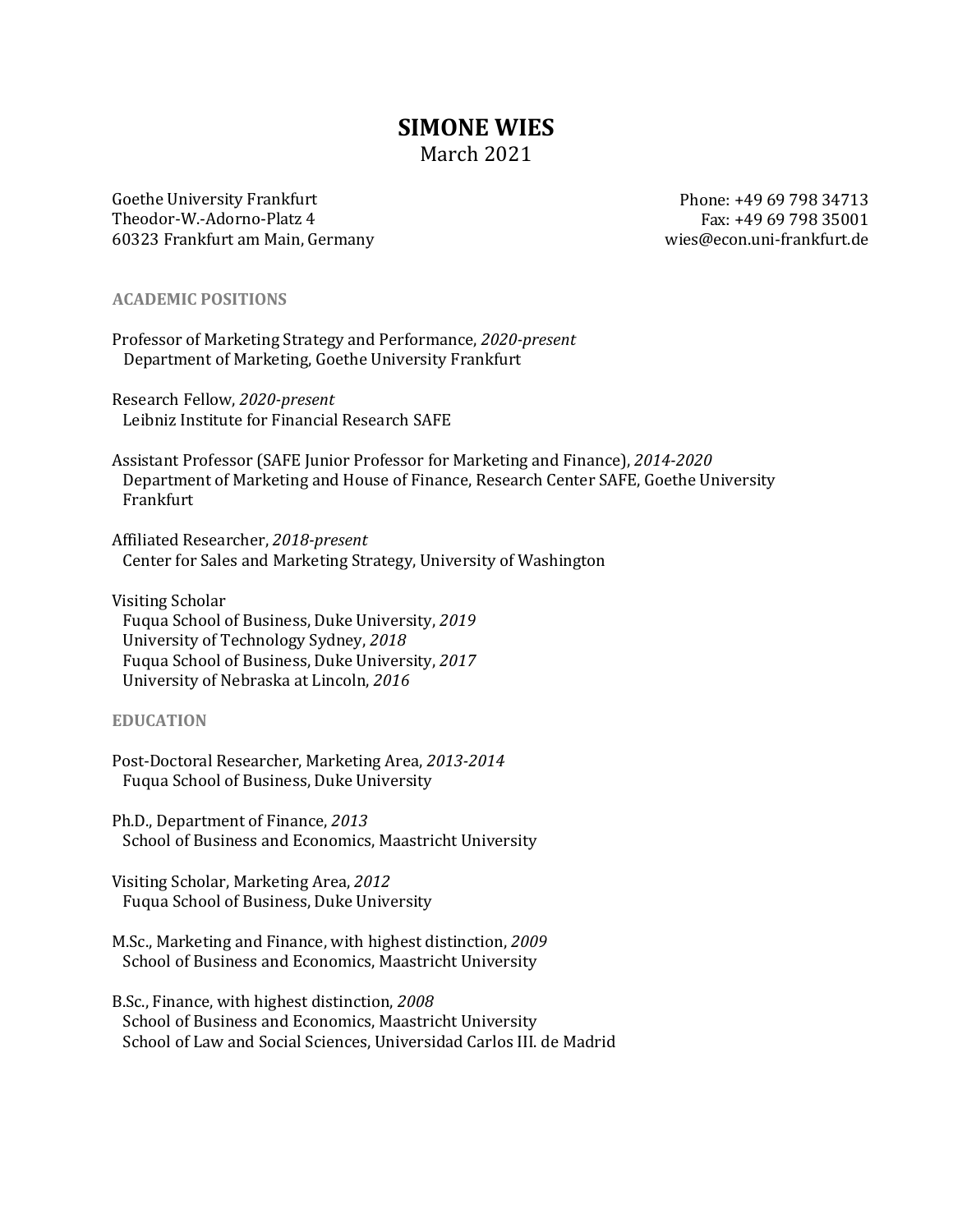#### **RESEARCH INTERESTS**

Empirical modeling of marketing effectiveness, firm product innovation, financing dynamics of innovation and marketing strategies, and management and valuation of marketing assets

#### **PUBLICATIONS**

- Wies, Simone, Arvid O. I. Hoffmann, Jaakko Aspara, and Joost M. E. Pennings (2019), "Can Advertising Investments Counter the Negative Impact of Shareholder Complaints on Firm Value?," *Journal of Marketing*, 83(4), 58-80.
- Wies, Simone and Christine Moorman (2015), "Going Public: How the Stock Market Changes Firm Innovation Behavior," *Journal of Marketing Research*, 52(5), 694-709. (Finalist "Weitz-Winer-O'Dell Award")
- Moorman, Christine, Simone Wies, Natalie Mizik, and Fredrika J. Spencer (2012), "Firm Innovation and the Ratchet Effect among Consumer-Packaged Goods Firms," *Marketing Science*, 31(6), 934-951.
- Book Chapter: Wies, Simone and Christine Moorman (2018), "Firm Innovation and the Stock Market," in Peter N. Golder and Debanjan Mitra (Eds), *Handbook of Research on New Product* Development, Cheltenham, UK: Edward Elgar Publishing.
- *Book Chapter*: Vomberg, Arnd E. and Simone Wies (2021), "A Non-Technical Introduction to Panel Data Models in Marketing," in Christian Homburg, Martin Klarmann, and Arnd E. Vomberg (Eds), *Handbook of Market Research*, Basel, Switzerland: Springer International Publishing.
- *M.Sc. Thesis*: Hoffmann, Arvid O. I., Joost M. E. Pennings, and Simone Wies (2011), "The Role of Relationship Marketing in Managing the Firm-Investor Dyad," *Journal of Business Research*, 64(8), 896-903.

#### **TEACHING**

Mathematics for Business and Economics, B.Sc. program, 2020-present Innovation Management and Pricing, MBA program, *2017-present* Return on Marketing, M.Sc. program, 2015-2017, 2021 Strategic Market Management, M.Sc. program, *2014-present* Strategic Innovation Management, B.Sc. program, 2018 Marketing Assets, B.Sc. program, *2014-present* Marketing Strategy, Teaching Assistant, MBA program, 2014 Behavioral Finance, M.Sc. program, 2011-2012 Shareholder Value and Market-Based Assets, M.Sc. program, 2009-2012